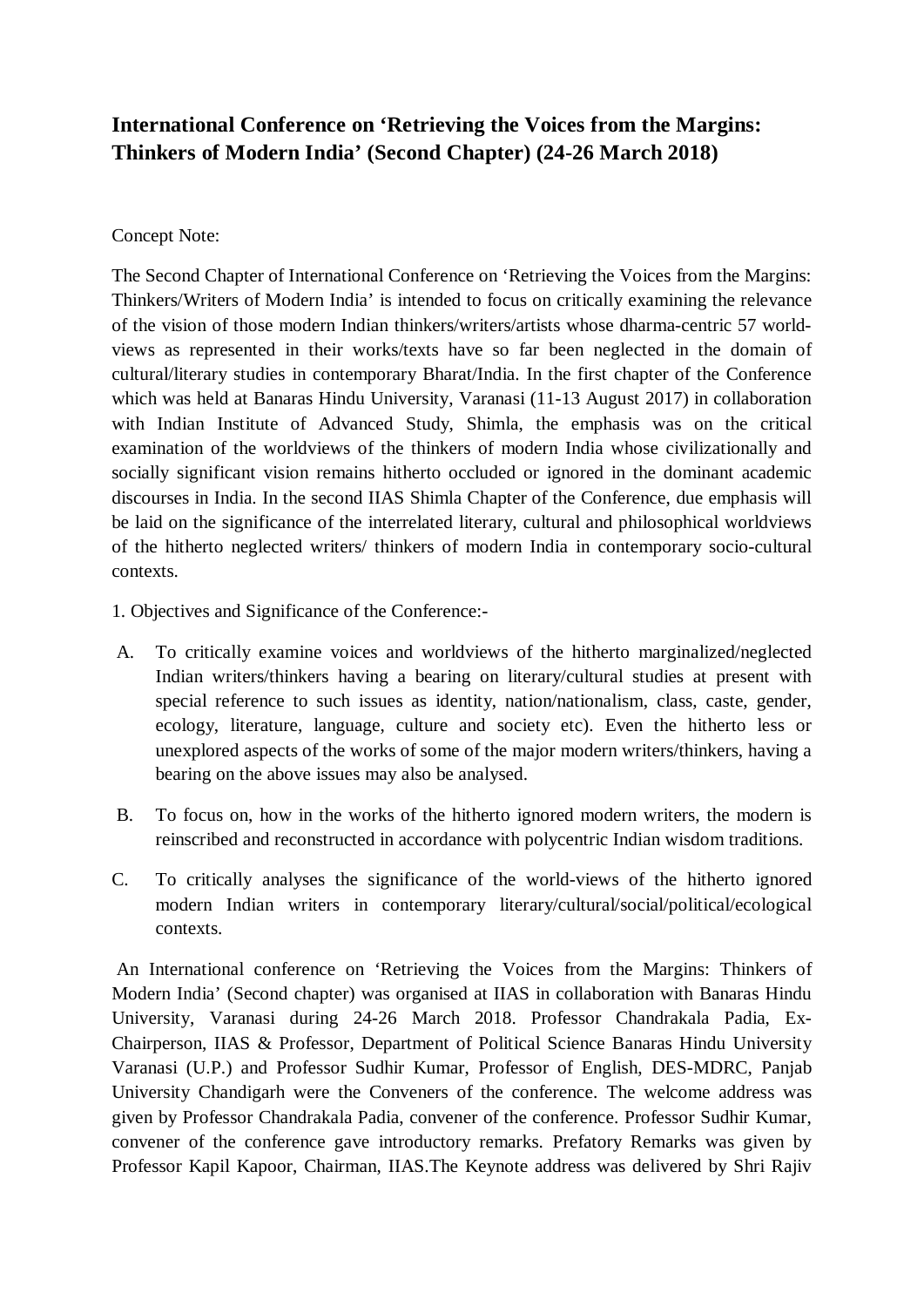Malhotra, Chairman, Infinity Foundation, USA. Professor Kapil Kapoor gave Presidential address.

## PARTICIPANTS:

- Professor Ashok Modak, University of Mumbai, Mumbai
- Professor Ambikadutt Sharma, Department of Philosophy, Dr. H.S.Gaur Central University, Sagar, MP
- Professor Shankar Sharan, Department of Political Science, NCERT, New Delhi 58
- Professor Arvind Sharma, Associate Professor, Faculty of Religious Studies, McGill University, Canada
- Professor Sadanand Shahi, Department of Hindi, Banaras Hindu University, Varanasi, **UP**
- Professor Anand Kumar, Former Professor & Head, Department of Reproductive Biology, AIIMS, New Delhi
- Dr. Vishwanath Mishra, Department of Political Science,Arya Mahila Post Graduate College, Chetganj, Varanasi
- Professor Girija Sharma, Department of English, Himachal Pradesh University, Shimla
- Dr Ashutosh Javadekar, 101, Gaurishankar, Mayur Colony, Pune
- Professor Krishna Mohan Pandey, Department of English, Banaras Hindu University, Varanasi (U.P.)
- Dr. Anuradha Banerjee, Ex-faculty, Department of English, Basant Kanya Mahavidyalaya, Kamachha, Varanasi
- Professor Awadhesh Pradhan, Department of Hindi, Banaras Hindu University,Varanasi
- Ms. Shilpi Das, Ph.D Research Scholar, Department of English, Kazi Nazrul University, Asansol, West Bengal
- Shri Ashutosh Bhardwaj, Fellow, IIAS, Shimla
- Dr. R. Subramony , Department of English, The Madura College (Autonomous), Madurai, Tamil Nadu
- Dr. Alok Oak, Leiden Institute of Area Studies, University of Leiden, the Netherlands
- Ms. Mayuri Patankar, M.Phil Candidate,Department of English,Delhi University, Delhi
- • Professor S. Chellapandian, The Madura College (Autonomous), Madurai, Tamil Nadu